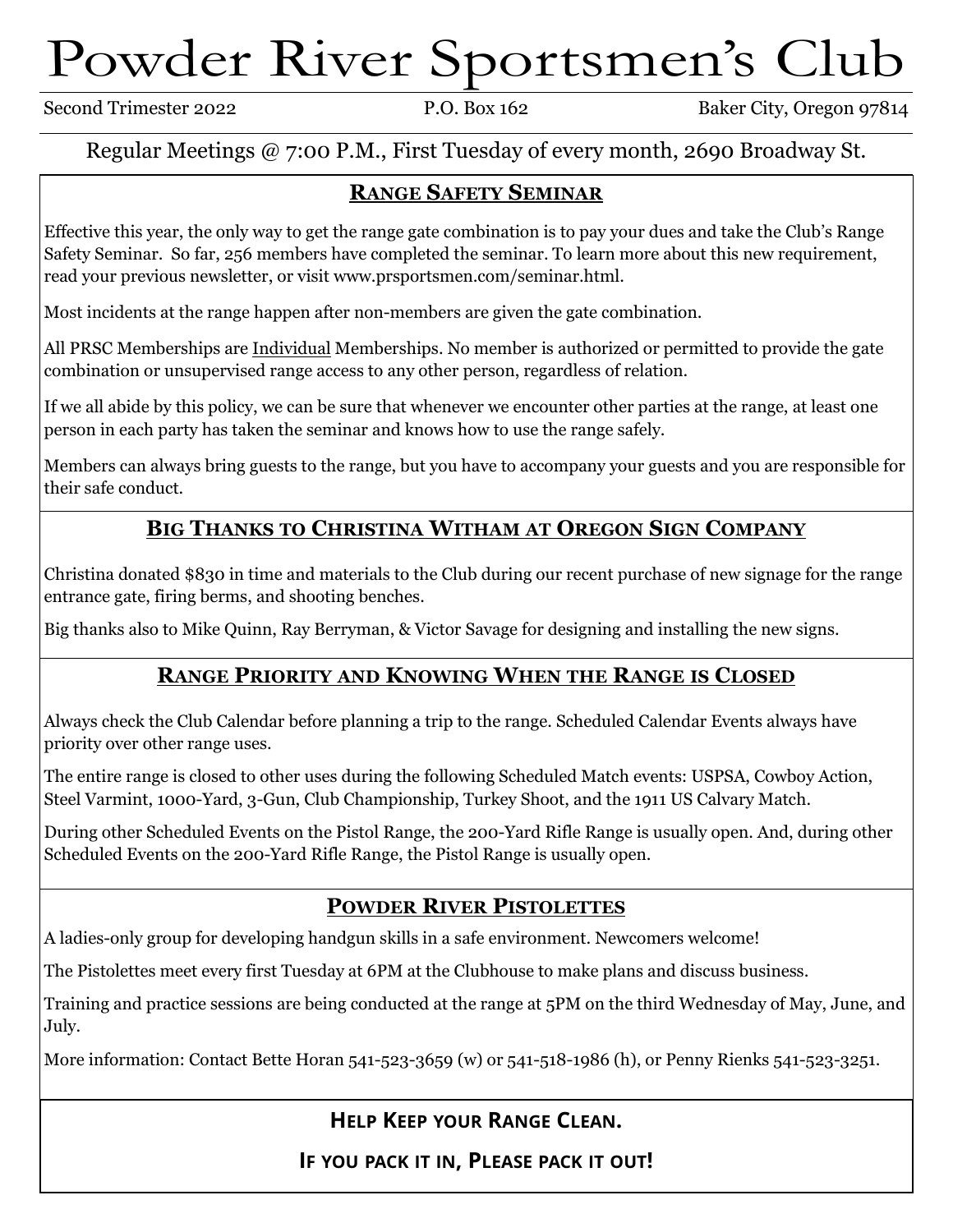# PRSC Matches & Events

## **1000 Yard Open Rifle**

\$8 per rifle + \$2 per string fired; \$2 to keep a target. Any rifle with any sights, unlimited sighters for 10 minutes, 5 shots for record within 7 minutes. The Club Record is 2.65"-42 Steve Simons, preceded by 3"-48 Casey Mac-Donald, preceded by 3.125"-50-3X Gary Paananen. Contact Steve Simons 541-805-8030.

## **Cowboy Action**

\$10 match fee. Single Action Revolvers, Lever Action Rifles, DBBL or Mod 97 shotguns. Western attire encouraged! Contact Chuck Buchanan 541-519-8550 or Dan McGuire 541-212-5840.

### **USPSA Practical Pistol**

\$15 adults, \$10 juniors; first match is free. Round count is typically ~140, bring 200. Learn about this sport at www.uspsa.org. All match activities are conducted by NROI Certified Range Officers. Contact Phil O'Connell 208- 850-1313.

## **Steel Varmint Silhouette**

\$10 match fee. 2 sighters + 5 shots for record at each distance: 200M Squirrels, 300M Rabbits, 385M Rockchucks, 500M Coyotes. 5 minutes per stage. Prone, any rifle, any sights, any rest. Rifle and gear must be handcarried to the line in one trip, no carts. No steel or ferrous bullets, No FMJ's. Helpful hint: 55gr bullets often fail to topple the Coyotes; use 68gr or heavier. Contact Ken Bardizian 541-519-6772 evenings.

#### **Powder River Pistolettes**

Ladies-only shooting group, new members are always welcome! See Calendar for range events. Certified Range Safety Officers are present at every range event. Contact Bette Horan 541-523-3659 (w) or 541-518-1986 (h), or Penny Rienks 541-523-3251.

#### **1911 U.S. Cavalry Match**

\$10 match fee. Round count = 45. Firearm: Model 1911 Pistol in 45acp. One-handed fire only: 10 shots slow fire at 25yd bullseye, 10 shots timed fire at 15yd bullseye, 10 shots rapid fire at 15yd bullseye, 15 shots timed fire at 25yd silhouette. Contact Buck Buckner: (541) 519-8750.

## **Annual Club Championship Match**

Club Members only. \$10 match fee. Course of Fire: Pistol - 5 shots standing (one-handed) at 25yd bullseye, 5 shots sitting (two-handed) at 50yd bullseye, any centerfire pistol with iron sights. Rifle - 5 shots offhand & 5 shots sitting at 200yd deer target, any legal deer rifle with iron sights or scope set at < 8x. Shotgun - 20 shots at sporting clay singles. Any legal shotgun may be used. Contact: Buck Buckner (541) 519-8750.

## **Annual Turkey Shoot**

November. \$3 per event, 6 shooters per event, \$10 prize for event winner. Events: Lucky .22 @ 10 yards, Chicken Silhouette Pistol at 50 yards, Turkey Head Silhouette Rifle at 200 yards prone with sling (no bipod or rear rest), Running Deer at 80 yards iron sights or 200 yards scoped rifle. Fun for the whole family!

# **NRA High Power Sporting Rifle**

\$12 match fee. Any center-fire rifle < 9.5lbs including sight, capable of holding 4rds. 200-yard standard highpower bullseye target. Prone - 2 sighters + 8 shots for record in 10 minutes, Offhand - 8 shots in 8 minutes, Sitting - two 4-shot strings in 30 seconds each, Prone - two 4-shot strings in 30 seconds each. Contact: Vic Savage 541-523-4462.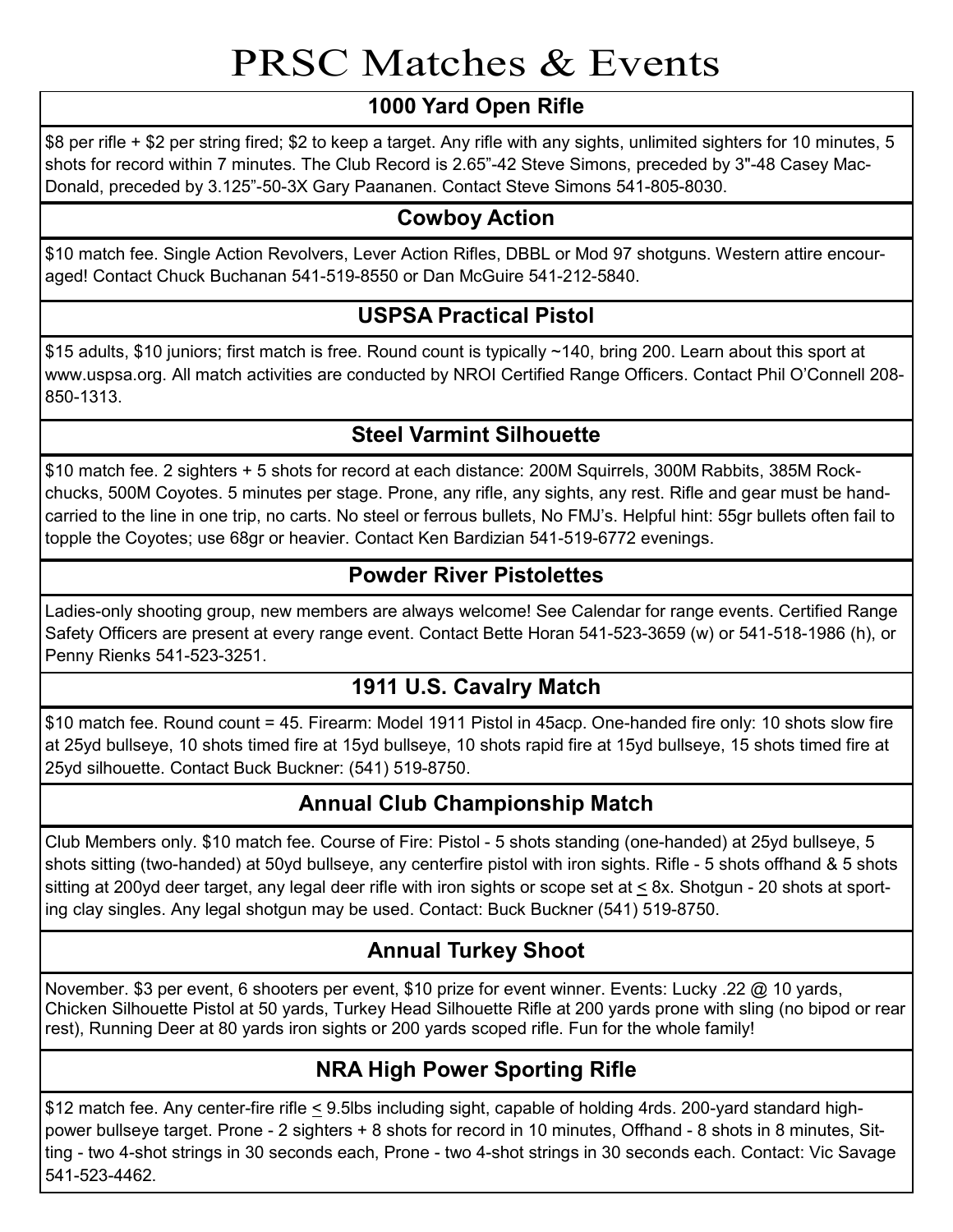May 2022

Dates are subject to change, check the online calendar for the latest information. Dates are subject to change, check the online calendar for the latest information. Afternoon match setup crews have range priority on dates marked \*\*PM. Afternoon match setup crews have range priority on dates marked **\*\*PM.**

| <b>SATURDAY</b> | 1000 Yard Match<br>8AM-Noon<br>$\overline{ }$       | Match 8AM-1PM<br>Cowboy Action<br>$\overline{4}$                     | **PM<br>$\overline{2}$                                      | 28                                  |                |
|-----------------|-----------------------------------------------------|----------------------------------------------------------------------|-------------------------------------------------------------|-------------------------------------|----------------|
| FRIDAY          | Clubhouse 6-8:30PM<br>Hunter Ed Class at<br>$\circ$ | Hunter Ed 9AM-1PM<br>Pistol Range RSVD<br><b>Md</b> **<br>13         | 20                                                          | 27                                  |                |
| THURSDAY        | 5                                                   | $\overline{2}$                                                       | Pistol Range RSVD<br>BCPD 5PM-10PM<br>$\overline{6}$        | 26                                  |                |
| WEDNESDAY       | Clubhouse 6-8:30PM<br>Hunter Ed Class at<br>4       | Clubhouse 6-8:30PM<br>Hunter Ed Class at<br>$\overline{\mathcal{L}}$ | Pistolettes 5PM-Dark<br>Pistol Range RSVD<br>$\frac{8}{10}$ | 25                                  |                |
| TUESDAY         | Club Meeting 7PM<br>$\infty$                        | $\rightleftharpoons$                                                 | $\overline{1}$                                              | $\mathfrak{A}$                      | $\overline{5}$ |
| <b>MONDAY</b>   | Clubhouse 6-8:30PM<br>Hunter Ed Class at<br>$\sim$  | Clubhouse 6-8:30PM<br>Hunter Ed Class at<br>တ                        | Pistol Range RSVD<br>BCPD 5PM-10PM<br>$\frac{6}{5}$         | 23                                  | $\infty$       |
| <b>SUNDAY</b>   | $\overline{\phantom{0}}$                            | $\infty$                                                             | Steel Varmint Match<br>9AM-1PM<br>$\frac{5}{3}$             | <b>USPSA Match</b><br>BAM-1PM<br>22 | 29             |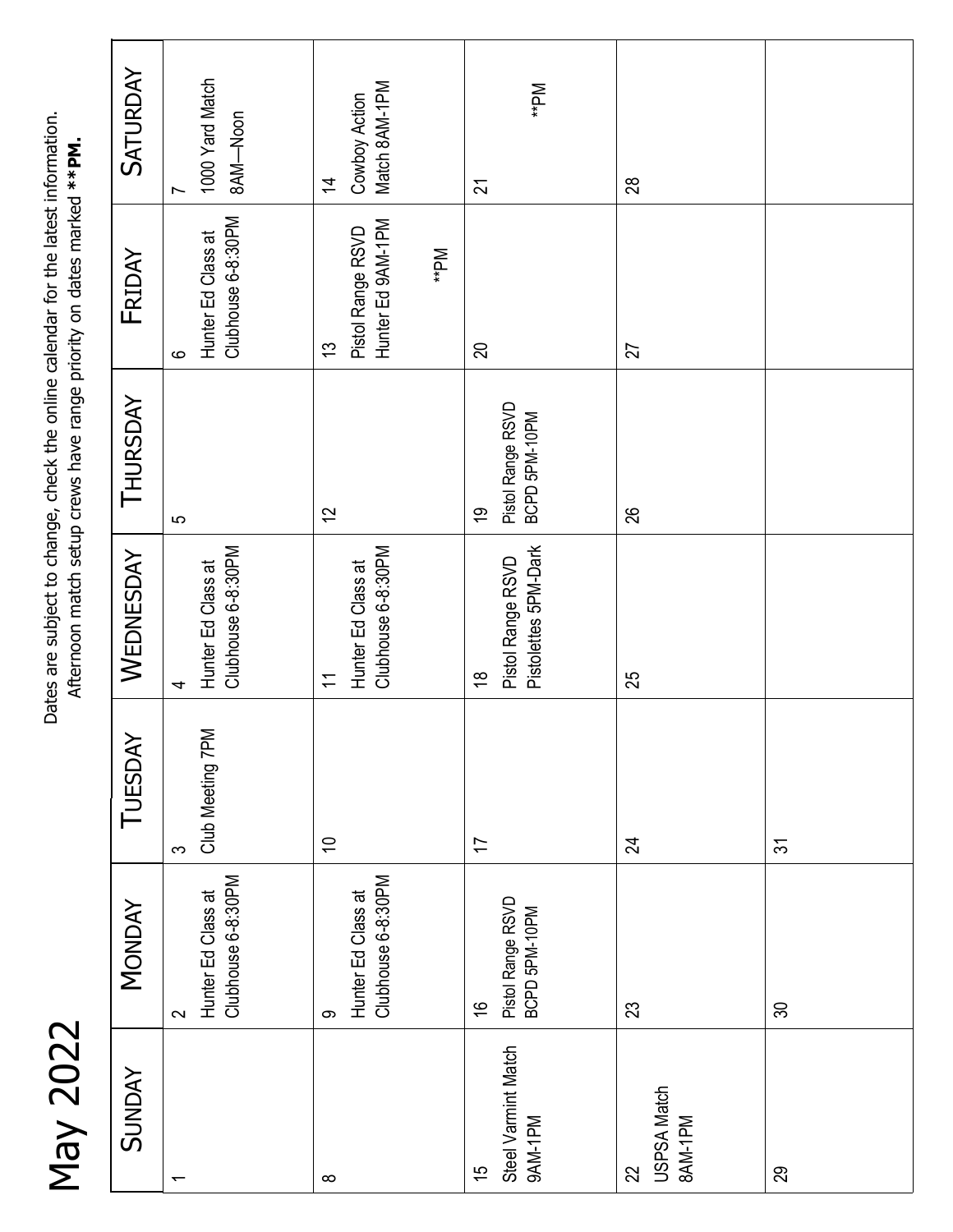| $\blacktriangleleft$<br>C |  |
|---------------------------|--|
| √<br>ſ                    |  |
| $\mathbb{C}^{\mathbb{C}}$ |  |
| $\mathbf{\Omega}$         |  |
| Ш                         |  |
|                           |  |
|                           |  |
|                           |  |

Dates are subject to change, check the online calendar for the latest information. Dates are subject to change, check the online calendar for the latest information.<br>Afternoon match setup crews have range priority on dates marked \*\*PM. Afternoon match setup crews have range priority on dates marked **\*\*PM.**

| <b>SATURDAY</b> | 4                        | Cowboy Action<br>Match 8AM-1PM<br>$\overline{\mathcal{L}}$ | Pistol Range RSVD<br>8AM-4PM for Hunter<br>Ed Field Day<br>$\frac{8}{1}$  | **PM<br>25     |                              |
|-----------------|--------------------------|------------------------------------------------------------|---------------------------------------------------------------------------|----------------|------------------------------|
| FRIDAY          | $\infty$                 | <b>Md</b> **<br>$\overline{C}$                             | Pistol Range RSVD<br>8AM-4PM for Hunter<br>Ed Field Day<br>$\overline{1}$ | 24             |                              |
| THURSDAY        | $\sim$                   | တ                                                          | $\frac{8}{1}$                                                             | 23             | $\infty$                     |
| WEDNESDAY       | $\overline{\phantom{0}}$ | $\infty$                                                   | Pistolettes 5PM-Dark<br>Pistol Range RSVD<br>15                           | 22             | 29                           |
| TUESDAY         |                          | 7<br>Club Meeting 7PM                                      | $\overline{4}$                                                            | $\overline{2}$ | 28                           |
| <b>MONDAY</b>   |                          | $\mathbf{\circ}$                                           | $\tilde{\mathfrak{c}}$                                                    | 20             | 27                           |
| <b>SUNDAY</b>   |                          | $\mathbf{\Omega}$                                          | Steel Varmint Match<br>9AM-1PM<br>$\overline{c}$                          | $\overline{6}$ | 26<br>USPSA Match<br>8AM-1PM |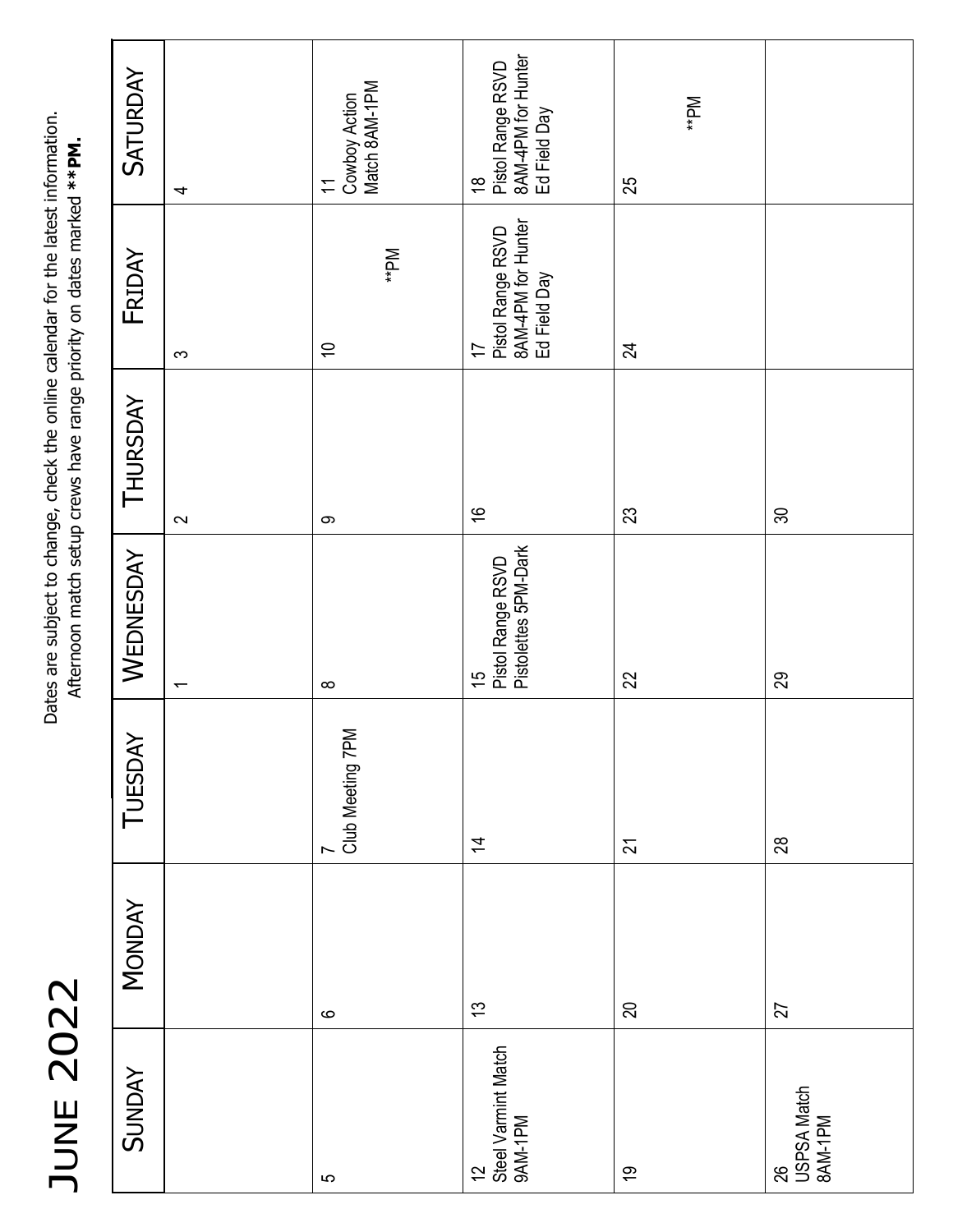| (      | J                             |
|--------|-------------------------------|
| (      | I                             |
| ŗ<br>ı |                               |
| l<br>r | ۱<br>$\overline{\phantom{0}}$ |
|        |                               |
|        |                               |
|        |                               |

Dates are subject to change, check the online calendar for the latest information. Dates are subject to change, check the online calendar for the latest information.<br>Afternoon match setup crews have range priority on dates marked \*\*PM. Afternoon match setup crews have range priority on dates marked **\*\*PM**.

| <b>SUNDAY</b>                                            | <b>MONDAY</b>            | TUESDAY                 | WEDNESDAY                                                     | THURSDAY                                    | FRIDAY                                      | <b>SATURDAY</b>                             |
|----------------------------------------------------------|--------------------------|-------------------------|---------------------------------------------------------------|---------------------------------------------|---------------------------------------------|---------------------------------------------|
| $\infty$                                                 | 4                        | 5<br>  Club Meeting 7PM | Range Closed at<br>Noon for Cowboy<br>Action Setup<br>$\circ$ | Cowboy Action<br>Match<br>Range Closed<br>Ľ | Cowboy Action<br>8<br>Range Closed<br>Match | Cowboy Action<br>Range Closed<br>Match<br>ၜ |
| Cowboy Action<br>Match<br>10<br>  Range Closed           | $\overline{\mathcal{L}}$ | 12                      | $\frac{3}{2}$                                                 | $\overline{4}$                              | 15                                          | $\frac{6}{1}$                               |
| Steel Varmint Match<br>9AM-1PM<br>$\overline{1}$         | $\frac{8}{1}$            | <u>ღ</u>                | Pistolettes 5PM-Dark<br>Pistol Range RSVD<br>20               | $\overline{2}$                              | 22                                          | **PM<br>23                                  |
| USPSA Match<br>8AM-1PM<br>$\overline{24}$                | 25                       | 26                      | 27                                                            | 28                                          | 29                                          | 30                                          |
| <b>HPSR Match</b><br>9AM-1PM<br>$\overline{\mathcal{E}}$ |                          |                         |                                                               |                                             |                                             |                                             |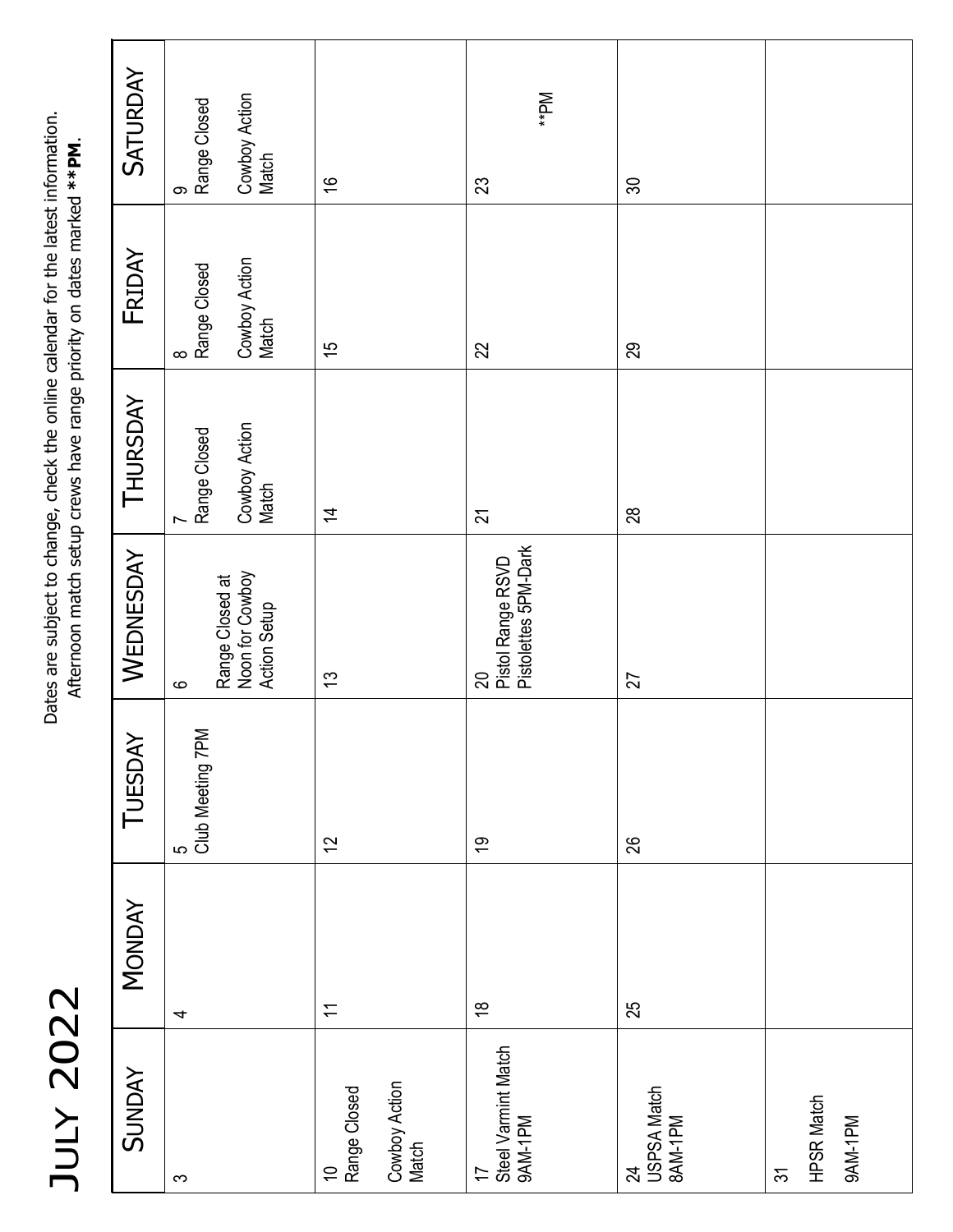AUGUST 2022 AUGUST 2022

Dates are subject to change, check the online calendar for the latest information. Dates are subject to change, check the online calendar for the latest information. Afternoon match setup crews have range priority on dates marked **\*\*PM**. Afternoon match setup crews have range priority on dates marked \*\*PM.

| <b>SATURDAY</b> | 6<br>Service Rifle Match<br>10AM-2PM | Match 8AM-1PM<br>13<br>Cowboy Action | 20                                              | **PM<br>27                               |                                                                  |
|-----------------|--------------------------------------|--------------------------------------|-------------------------------------------------|------------------------------------------|------------------------------------------------------------------|
| FRIDAY          | S                                    | <b>Md</b> **<br>$\overline{c}$       | $\overline{6}$                                  | 26                                       |                                                                  |
| THURSDAY        | $\overline{\mathcal{A}}$             | $\overline{\overline{1}}$            | $\overset{\infty}{\leftarrow}$                  | 25                                       |                                                                  |
| WEDNESDAY       | $\infty$                             | $\overline{c}$                       | 17<br>Pistol Range RSVD<br>Pistolettes 5PM-Dark | 24                                       | $\tilde{\mathcal{E}}$                                            |
| TUESDAY         | 2<br>Club Meeting 7PM                | $\infty$                             | $\frac{1}{2}$                                   | 23                                       | $\infty$                                                         |
| <b>MONDAY</b>   | $\overline{\phantom{0}}$             | $\infty$                             | $\frac{5}{3}$                                   | 22                                       | 29                                                               |
| <b>SUNDAY</b>   |                                      | $\overline{ }$                       | $\overline{4}$                                  | 21<br>  Steel Varmint Match<br>  9AM-1PM | 1911 US Cavalry<br>Match 2PM-5PM<br>28<br>USPSA Match<br>8AM-1PM |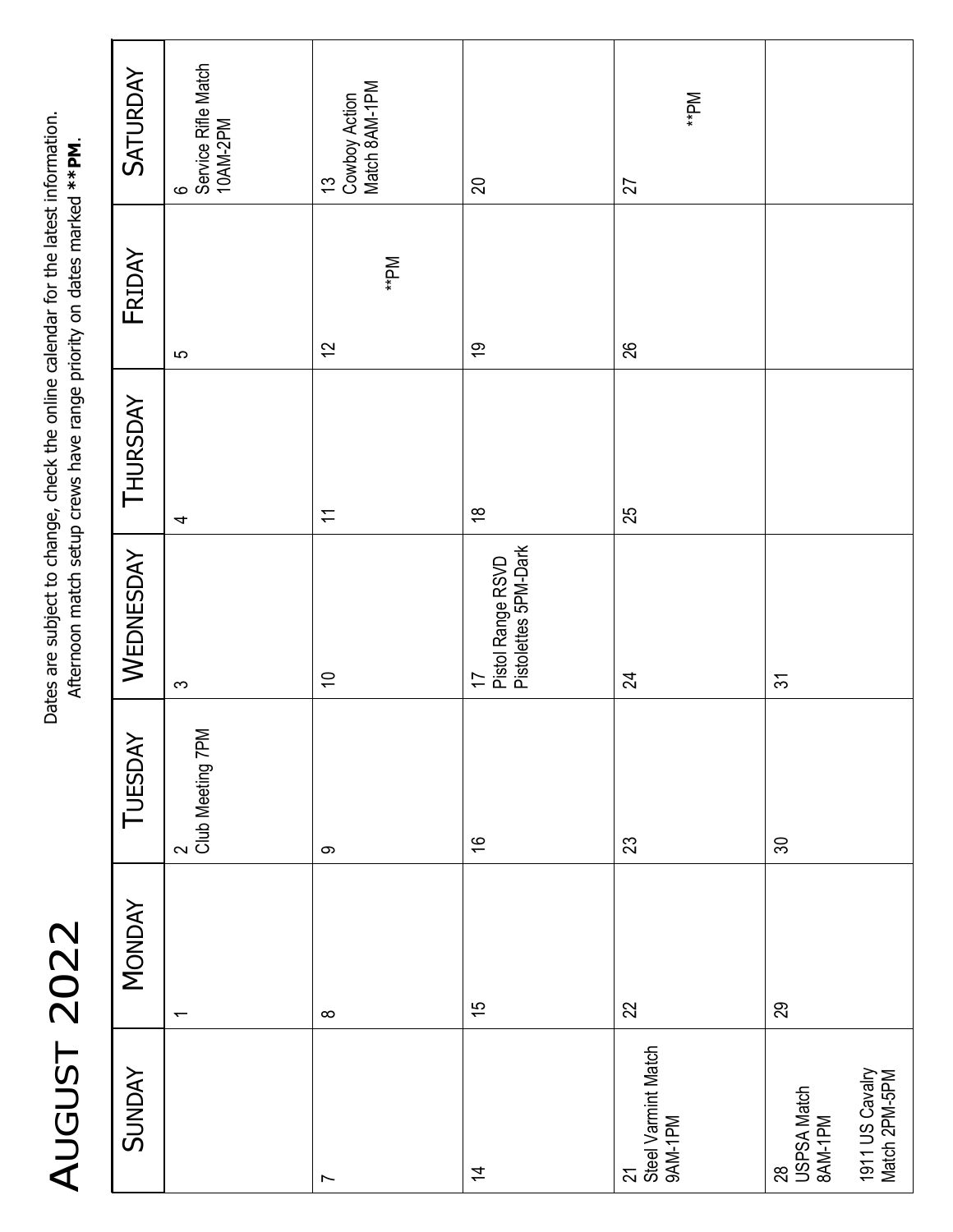#### **PRSC RANGE PRIORITY**

Some parts of the Virtue Flat Range cannot be used simultaneously.

Range Priority is the system we use to determine which event or group has priority over other groups when multiple parties use the range at the same time. Range Priority creates a safe range.

Range Priority is established first by the Club Calendar, and then by time of arrival and position.

All Calendar Events at the range have priority over unscheduled uses. The Director for each Calendar Event has full authority over the entire range for the time period specified on the Calendar.

For all other times, earlier arrival has priority over later arrival, and earlier position has priority over later position.

Before firing, always physically check the entire range to determine whether you have priority and whether your intended use is safe.

No person shall travel downrange of any active firing position.

The Direction of Fire on the Rifle Range is observably northeast. See map.

No firing position shall be established at any location west or east of any scheduled or pre-established active position on the Rifle Range.

The Pistol Range includes all facilities located north of the Rifle Range in the area of the 300-Yard Firing Berm. See map.

The Pistol Range can be used at the same time as the 200-Yard Rifle Range, and vice versa.

The Pistol Range CANNOT be used or accessed when a firing position has been established on the Rifle Range at any point west of the 200-Yard Firing Berm.

No firing position can be established on any part of the Rifle Range west of the 200-Yard Firing Berm when any person is on any part of the Pistol Range.

The Direction of Fire on the Pistol Range spans northwest to northeast.

The Direction of Fire in Pistol Bays is from bay-entry to rear berm only.

During scheduled matches only, the Direction of Fire within Pistol Bays may span the Practical Discipline 180° arc.

No Matches shall be scheduled simultaneously in Pistol Bays 1-9 and any other range location.

During Scheduled Matches on the 200 Yard Rifle Range, no firing is permitted in Pistol Bays 1-9.

During Scheduled Matches in Pistol Bays 1-9, no firing is permitted anywhere on the Rifle Range and no person shall access Rifle Range locations east of the 200-yard Firing Line.

#### **If you have questions about any PRSC rule or policy, call a Club Officer for clarification.**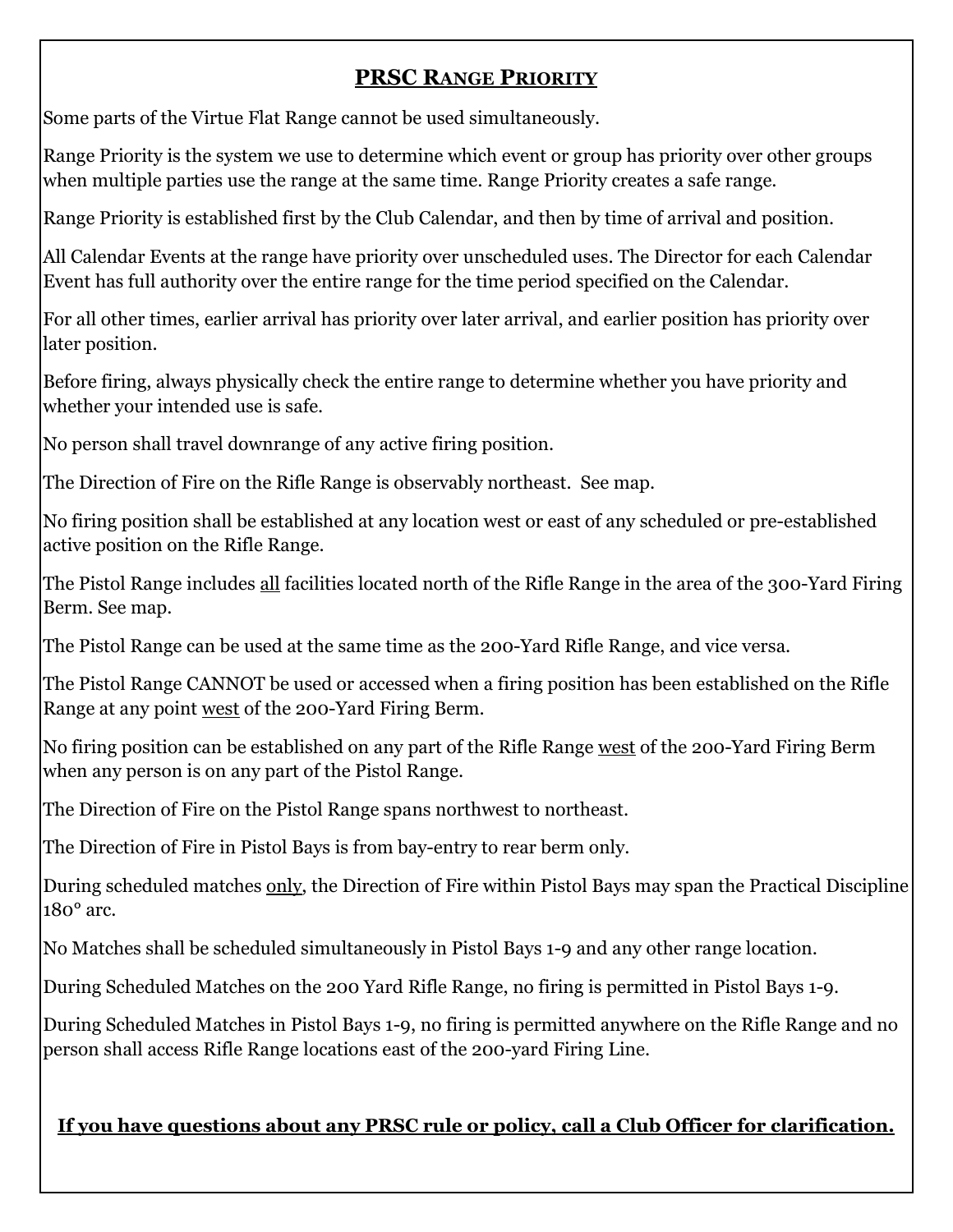

entrance, or 6 miles east of Baker City Oregon Trail Interpretive Center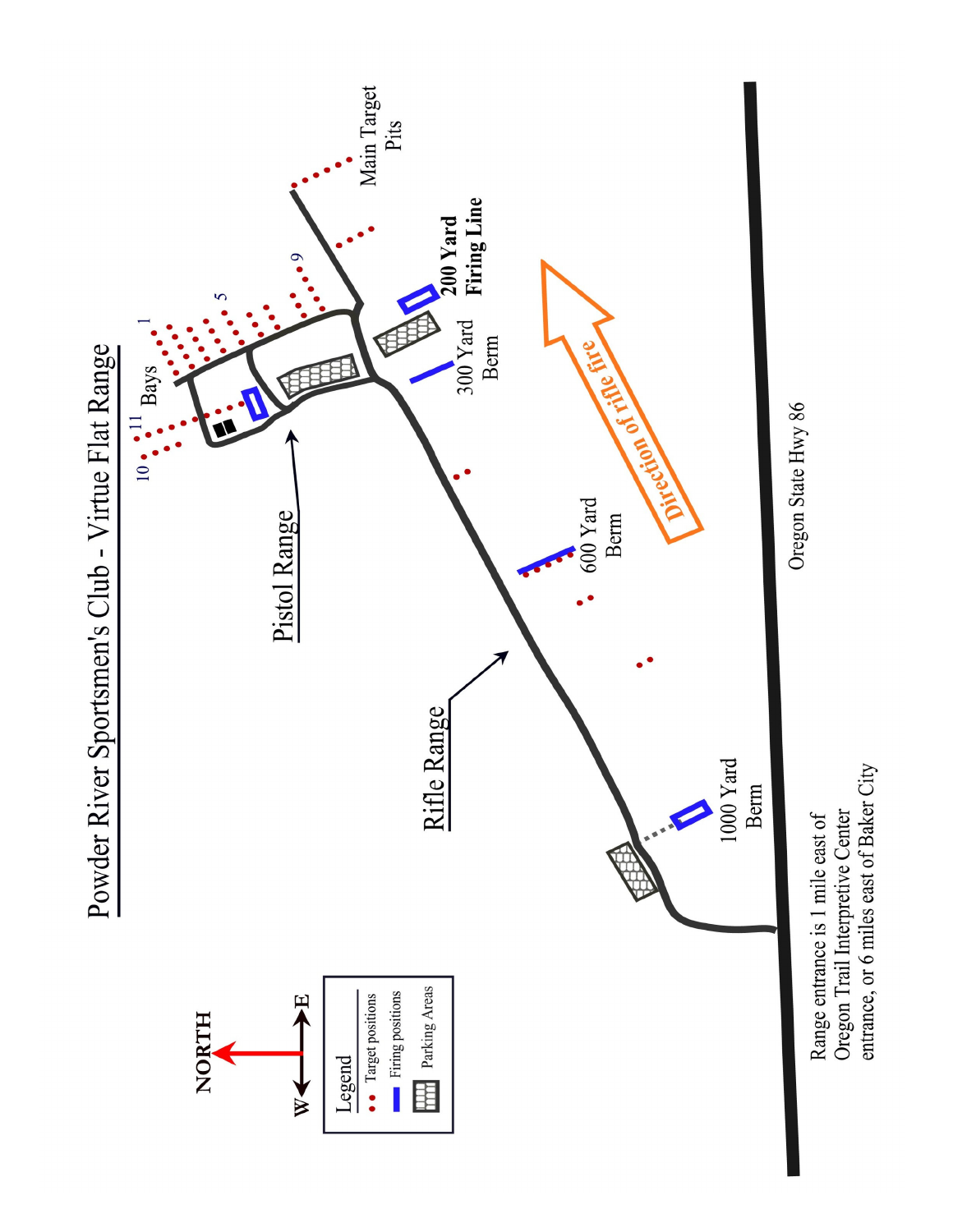#### **Powder River Sportsmen's Club Membership Application / Renewal**

All persons are required to sign this form when joining the Club or renewing a Membership.

#### **Virtue Flat Range Rules**

- 1. Keep the range entrance gates closed. Always lock the gate when you leave.
- 2. Keep firearms pointed in a safe direction.
- 3. Keep firearms unloaded until ready to shoot.
- 4. Know where other persons are at all times.
- 5. DO NOT fire from the 1000, 600 or 300-yard berms until you have physically checked all facilities and determined that no other persons are on ANY part of the range east of your intended firing position.
- 6. Do not use glass items for targets. Do not fire any rifle at the Plate Rack in the pistol bays.
- 7. Clean up after firing. If you packed it in, then please pack it out.
- 8. To prevent livestock damage, always re-install the wooden rails after using the covered shooting area on the Pistol Range.
- 9. Do not share any PRSC lock combination with any person.
- 10. Eye and ear protection is strongly recommended, and required for all minors.
- 11. Effective 2022, all Members must complete the PRSC Range Safety Seminar before receiving authorization to independently access and use the Virtue Flat Shooting Range.

Failure to comply with rules can result in termination of membership.

**\* I acknowledge that I have read PRSC's Range Rules and Range Priority Policy, and I agree to abide by them. \*** 

| <b>Signature</b> | <b>Date</b> |
|------------------|-------------|
|                  |             |

 $\overline{a}$ 

Mail this form with check payable to Powder River Sportsmen's Club, PO Box 162, Baker City, Oregon 97814.

#### **Annual Dues are \$45, due each January, good through December 31. Late dues paid before November 1 apply to the current year.**

- 
- □ New Membership □ Multi-year membership (\$45 per year)

Membership Card issued? YES NO

- □ Renewal Membership □ \$10 Life Membership Renewal
- 

| Address |                                                                                                              |                                                               |
|---------|--------------------------------------------------------------------------------------------------------------|---------------------------------------------------------------|
|         |                                                                                                              | _ Zip ___________________________                             |
|         |                                                                                                              |                                                               |
|         | Club newsletters will be sent to your email address. If you do not have an email address, check here. $\Box$ |                                                               |
| $\Box$  | I have included \$ as a donation to our Range Purchase Fund.                                                 | $\Box$ Pd Cash $\Box$ Pd Check #                              |
| П.      | I have included \$ as a donation to our Youth Program Fund.                                                  | Date Received<br><u>Date</u> Received <sub>2</sub><br>By Whom |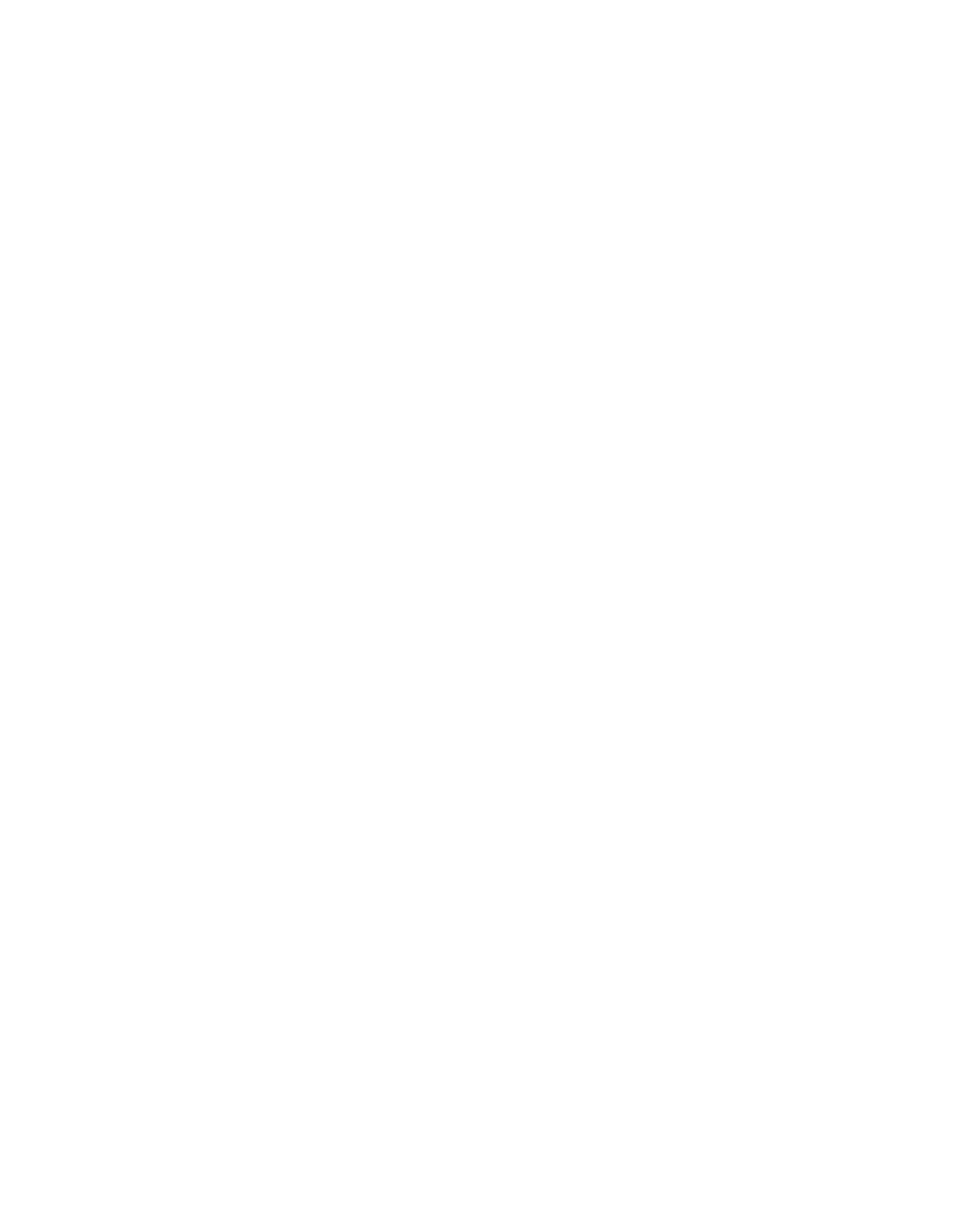| R SPORT                                      | <b>Powder River Sportsmen's Club</b>                       |                                                                                                                     |  |  |  |
|----------------------------------------------|------------------------------------------------------------|---------------------------------------------------------------------------------------------------------------------|--|--|--|
|                                              | <b>Incident Report Form</b>                                |                                                                                                                     |  |  |  |
| ounded 1953                                  | Date of incident:__________________                        | Date of report:___________________                                                                                  |  |  |  |
|                                              | Time of incident:_____________                             | Officer or Trustee:<br><u> </u>                                                                                     |  |  |  |
| <b>Reporting party</b>                       |                                                            |                                                                                                                     |  |  |  |
|                                              |                                                            |                                                                                                                     |  |  |  |
|                                              |                                                            |                                                                                                                     |  |  |  |
|                                              | the other party, what was said, did a confrontation occur? | Describe the incident. What happened, who was involved, descriptions of persons or vehicles, did you speak with     |  |  |  |
| Attach another sheet if you need more space. |                                                            |                                                                                                                     |  |  |  |
| Officer for a cell number for texting.       |                                                            | Did you take photographs? _________________________________If so, email them to info@prsportsmen.com, or ask a Club |  |  |  |
|                                              | For Club Use Only:                                         |                                                                                                                     |  |  |  |
|                                              |                                                            | ,我们也不能在这里的人,我们也不能在这里的人,我们也不能不能不能不能不能不能不能不能不能不能不能。""我们的人,我们也不能不能不能不能不能不能不能不能不能不能不                                    |  |  |  |
|                                              |                                                            | Date of Committee Meeting: ____________ Decision: _______________________________                                   |  |  |  |
|                                              |                                                            |                                                                                                                     |  |  |  |